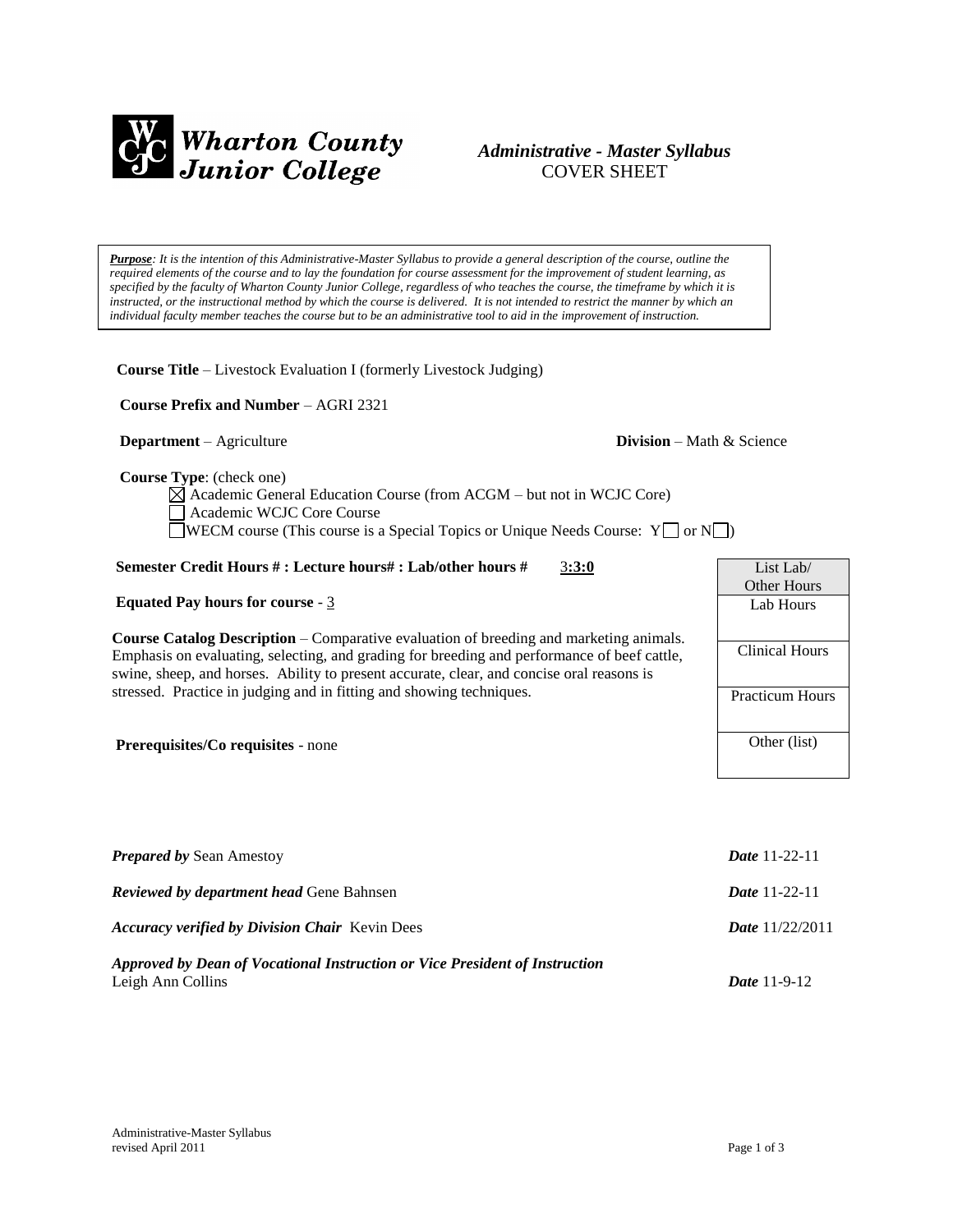

**I. Topical Outline** – Each offering of this course must include the following topics (be sure to include information regarding lab, practicum, and clinical or other non-lecture instruction):

| Topical Outline:                                 | Dedicated Instructional Time: |
|--------------------------------------------------|-------------------------------|
| Introduction to livestock judging                | Three weeks                   |
| Judging procedures – shows                       | One week                      |
| Evaluation of slaughter and breeding livestock   | Two weeks                     |
| Slaughter steer evaluation and judging-reasons   | One week                      |
| Breeding cattle evaluation and judging-reasons,  |                               |
| Fitting and showing cattle                       | Two weeks                     |
| Slaughter lamb evaluation and judging-reasons    | One week                      |
| Breeding sheep evaluation and judging-reasons,   |                               |
| Fitting and showing sheep                        | Two weeks                     |
| Slaughter swine evaluation and judging-reasons   | One week                      |
| Breeding swine evaluation and judging-reasons,   |                               |
| Fitting and showing swine                        | Two weeks                     |
| Horse evaluation and judging-reasons<br>One week |                               |

# **II. Course Learning Outcomes**

|          | <b>Course Learning Outcome</b>                                                                                                                                                                            |                  | <b>Method of Assessment</b>      |
|----------|-----------------------------------------------------------------------------------------------------------------------------------------------------------------------------------------------------------|------------------|----------------------------------|
| 1.<br>2. | Identify the parts of the animal.<br>Judge a class of four animals (beef, swine, sheep)                                                                                                                   | $\mathbf{1}$ .   | Lecture and exams                |
|          | and communicate this knowledge accurately.                                                                                                                                                                | $\overline{2}$ . | Lecture, exams, and assignments. |
| 3.       | Identify the locations of the wholesale cuts<br>commonly derived from a beef animal, and<br>recognize the approximate percentage values of<br>each cut to the total carcass weight.                       | 3.               | Lecture and exams.               |
| 4.       | Recognize the most desirable characteristics on a<br>front, side and rear view of the modern beef animal<br>and recognize why the characteristics are desired<br>and of benefit the to the beef industry. | 4.               | Lecture, exams, and judging.     |
| 5.       | Recognize the relationship between frame scores<br>and height measurements of heifers and bulls and<br>the highly desirable characteristics that result from<br>the correct frame-sized cattle.           | 5.               | Lecture, exams, and judging.     |
| 6.       | Recognize the correct leg set on a beef animal<br>when viewed from the front, side and rear, and<br>identify the common structural unsoundness that<br>may occur.                                         | 6.               | Lecture, exams, and judging      |
| 7.       | Describe the most distinguishable characteristics of<br>the modern breeds.                                                                                                                                | 7.               | Lecture and exams.               |
| 8.       | Identify the USDA market classes and grades.                                                                                                                                                              | 8.               | Lecture and exams.               |
|          |                                                                                                                                                                                                           |                  |                                  |